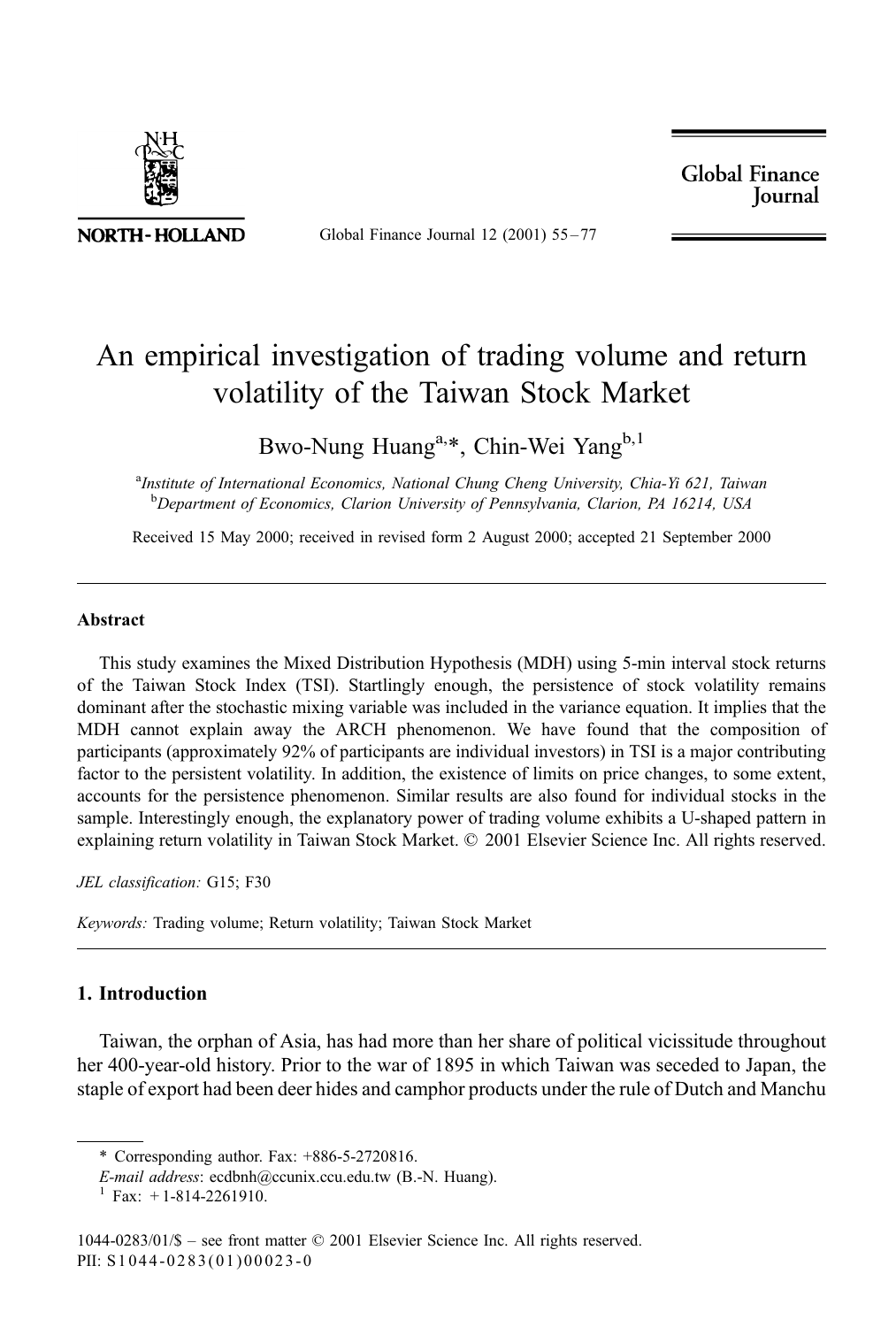regimes. During Japanese occupation, the lion's share of export hinges on sugar industry. It was not until early 1960s that Taiwan develops her sound export-oriented trade policy under the nationalist government. Since then, the bubbling economy of Taiwan is considered an example of successful economic development especially for Asian emerging economies. The fact that the Taiwan Stock Index (TSI) is included in Morgan–Stanley Emerging Market Free Index, World Free Index, and Fareast (except Japan) Free Index is testimonial to an ever increasing financial role Taiwan plays in the Asian market. Prior to the announcement (April 3, 1996), the Taipei market had gained 95 points with the closing index of 5127.49 valued at US\$30.86 billion. On April 6, TSI rocketed to 5377.19 (valued at US\$76.97 billion) with a sizable gain of 201.44 points in just 2 h. Because Morgan–Stanley index is one of the major guiding principles for portfolio managers, the inclusion of TSI makes the Taiwan market an attractive choice in international financial market. However, in an attempt to prevent the first popular presidential election (March 23, 1996) in Taiwan, mainland China launched a series of missile exercises around the island. As a consequence, TSI took a plunge to about 4700 points, but bounced back to approximate 5500 points as more positive information arrived. Since then, other economic upheavals and political jitters have caused TSI to be very sensitive to newly arrived information. Recent stock turmoils in Hong Kong, Taiwan, and other Asian emerging economies inevitably transmitted its volatility to the record 554-point plunge and 337-point, next-day rebound of the Dow Jones industrial average in October 1997. Hence, a careful examination of the variance equation of TSI can be of critical importance in understanding the nature of volatility in an emerging market. As pointed out by Huang (1995), only 5% of participants in TSI were institutional investors, with a great majority of 95%, individual investors.<sup>2</sup> Such an unusual composition creates an environment, which is conducive to the formation of "irrational exuberance" in which individual investors focus primarily on shortterm profit. As such, the great majority of TSI investors appears very jittery to the arrival of new information, while the fundamental aspects of firms play only a secondary role.

No sooner had TSI (77 individual stocks) been included in the Morgan-Stanley Emerging Market Free Index and the Dow Jones World Index than the bubbling Taiwan market became a financial safari for foreign investment companies. A conservative estimate of new international investment on TSI is US\$30 billion in the first 2 years. The flip side is that an emerging market in general does not have a well-structured financial system and lacks maturity in terms of market scales and regulations. Needless to say, the bottom line for many investors is the profitability (abnormal profit) of the Taiwan market, which inevitably begs to the question of the weak form efficient market hypothesis. Majority of studies of the efficient market hypothesis on TSI (e.g., Huang 1995; Huang & Yang 1995) cannot find a serious deviation from the random walk hypothesis.<sup>3</sup> Their conclusion, based on the variance ratio (VR) test and rescaled range (R/S) test, does not necessarily suggest an efficient market for TSI. The discrepancy between statistical results and the widely-held view about the Taiwan market may

 $2$  According to 1995 data released by Taiwan Stock Exchange, the ratio is 8% and 92%, respectively.

<sup>&</sup>lt;sup>3</sup> Huang and Yang (1995), using the modified R/S technique (Lo, 1991), fail to reject the null hypothesis with daily, and monthly stock returns. Similarly, Huang (1995) fails to reject the null hypothesis, using the heteroscedasticity-consistent VR statistic.